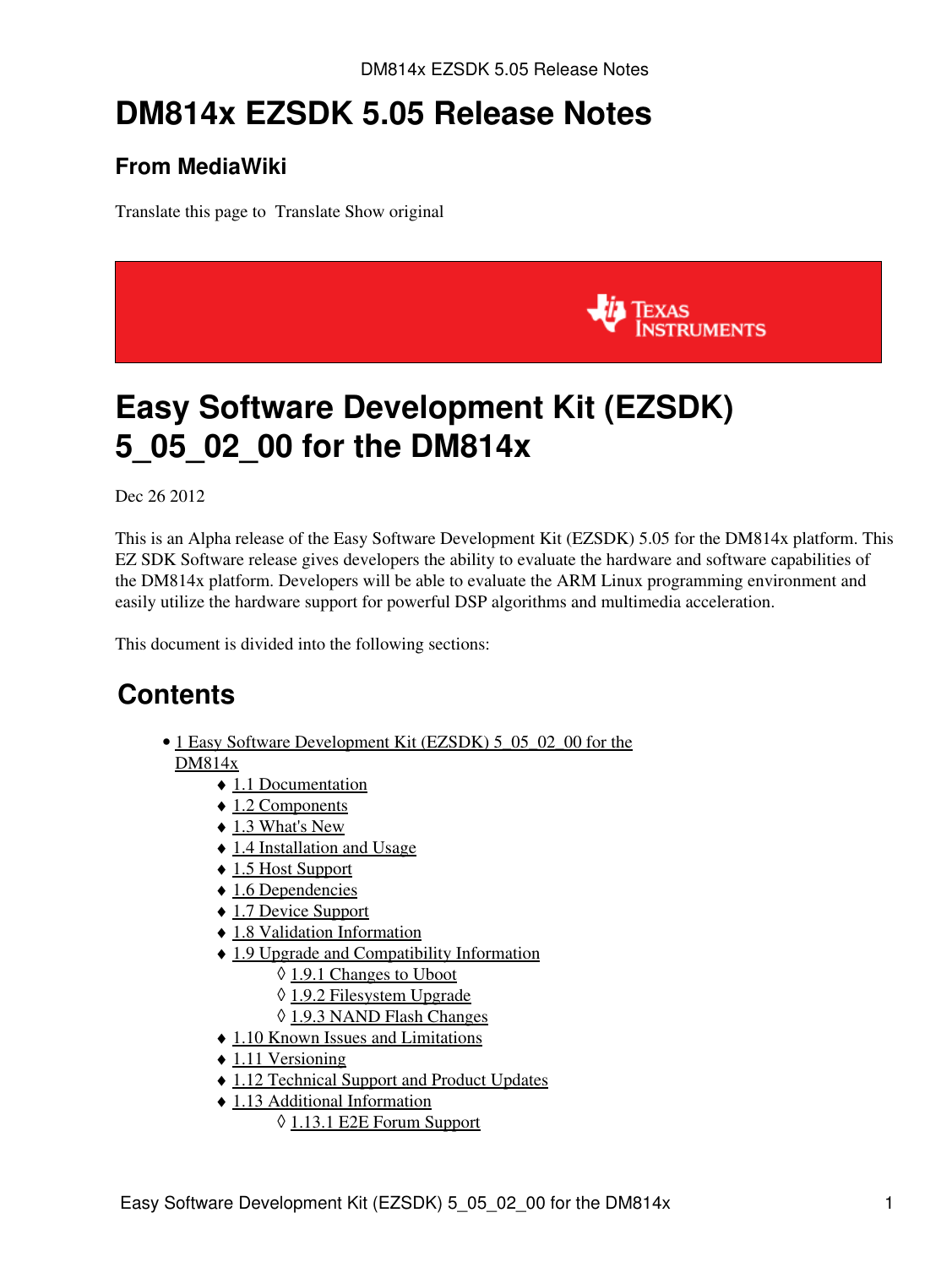### <span id="page-1-0"></span>**Documentation**

- Latest up to the minute information and updates may be found on the [Texas Instruments Embedded](http://processors.wiki.ti.com/index.php/Main_Page) [Processors Wiki.](http://processors.wiki.ti.com/index.php/Main_Page)
- The *Quick Start Guide* contains information on how to set up your EVM for an out of box demo showcase as well as for software development. It is located in the *docs/* folder in the EZ SDK along with other documentation.
- The *Software Developer's Guide* contains information on how to start developing software on the DM814x EVM and is located in the *docs/* folder in the EZSDK along with other documentation.

### <span id="page-1-1"></span>**Components**

The Linux EZSDK for DaVinci DM814x is a single package that includes the following components:

- Platform Support Package
	- ♦ Linux kernel 2.6.37
	- ♦ Boot loaders (u-boot)
- DSP Package
	- ♦ Codec Engine Framework
	- ♦ C6000 code generation tool chain
	- ♦ SYS/BIOS Real Time Operating System
	- ♦ SYS/Link Inter Processor Communication
	- ♦ Remote Processor Execute
- Graphics Package
	- Neon accelerated Qt application framework ♦
		- ◊ Support for SGX Acceleration in QT (Engineering Release)
	- ♦ 3D Graphics Support
- Multimedia Package
	- OpenMAX IL libraries ♦
		- ◊ H.264 Encode and Decode
		- ◊ MPEG4 Encode and Decode
		- ◊ VC-1 Decode
		- ◊ AAC-LC Decode
		- ◊ AAC-LC Encode (Requires separate codec download)
		- ◊ MP3 Decode (Requires separate codec download)
	- GStreamer libraries and plugins ♦
		- ◊ GST-OpenMax
	- ♦ WLAN and Crypto Libraries
- Demos
	- ♦ OMTB tool to easily create different OpenMAX IL component chains
	- ♦ Matrix GUI Launcher
	- ♦ Benchmarking applications

The Software Build of Materials can be found at

[http://processors.wiki.ti.com/index.php/Category:EZSDK\\_Software\\_BOM.](http://processors.wiki.ti.com/index.php/Category:EZSDK_Software_BOM)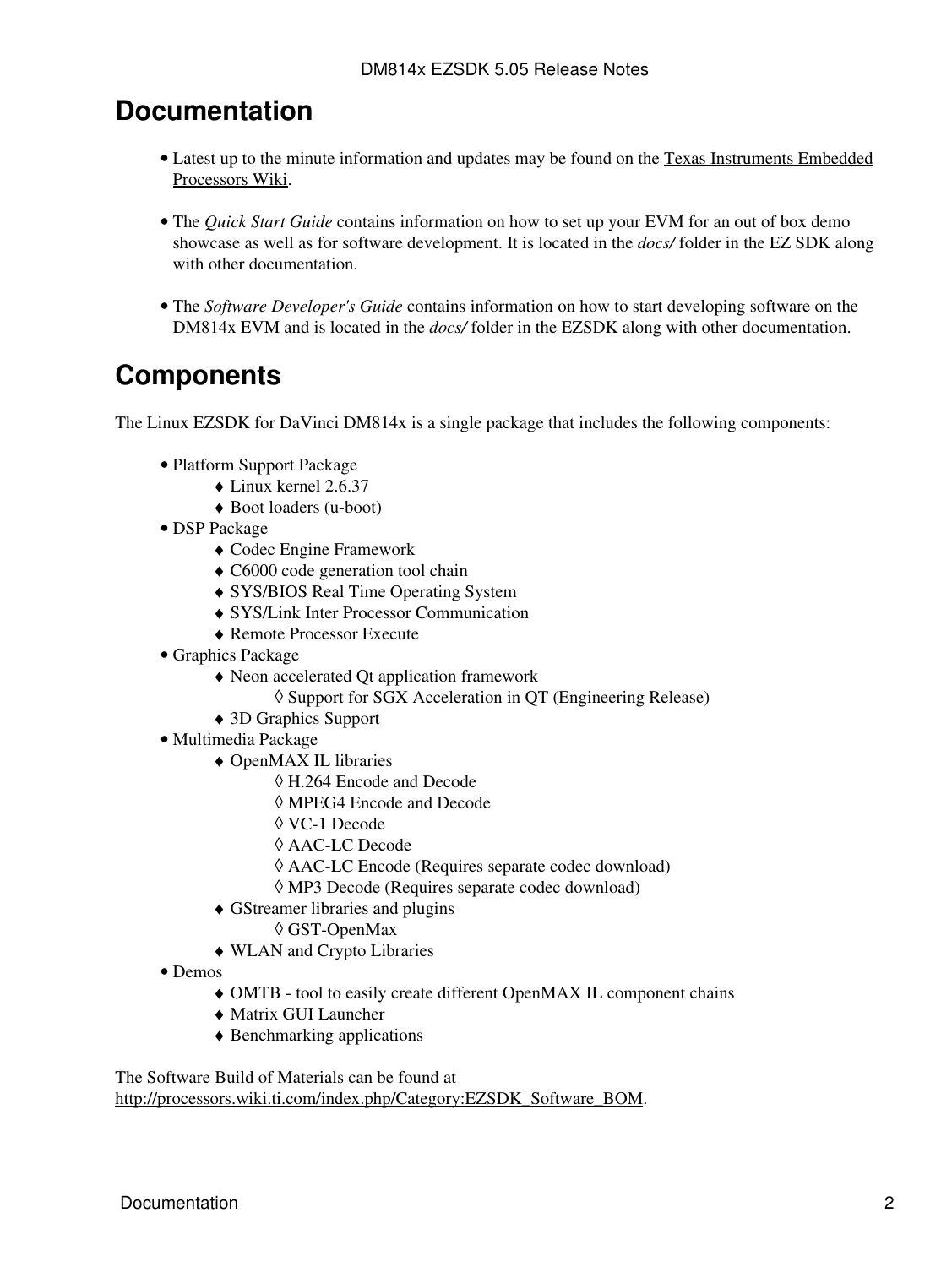### <span id="page-2-0"></span>**What's New**

The following high-level features are new from EZSDK 5.04 product release:

• Bug Fixes

Details on previous releases and the features as they were introduced can be found at [http://processors.wiki.ti.com/index.php/EZSDK\\_Roadmap](http://processors.wiki.ti.com/index.php/EZSDK_Roadmap)

• This release is intended to fix the defects raised in system testing. Following IRs are

addressed in this release.

| SDOCM00077197 | Bootargs (Linux Memory Requirement) required by VS and VC all core demo is not<br>mentioned anywhere                          |
|---------------|-------------------------------------------------------------------------------------------------------------------------------|
|               | SDOCM00078722 SDK 5009: Memory Map change requires header file editing                                                        |
|               | SDOCM00079655 Documentation: Release notes and User Guide issues                                                              |
| SDOCM00079845 | SD and MMC card not working properly with the uImage and file system provided with<br>the release                             |
| SDOCM00080160 | lsmod is showing TI81xx_hdmi instead of module name (TI81xx_HDMI.ko). Not able to<br>remove the module with rmmod TI81xx_HDMI |
|               | SDOCM00080767 3D Graphics demo: Chameleon, Coverflow and Shader has artifacts.                                                |
|               | SDOCM00083196 Firmware unloading and loading for hdvpss is not working                                                        |
| SDOCM00086709 | Step missing to add edma3lld build in EZSDK overlay installer build instructions doc-<br>results in build failure in omx      |
|               | SDOCM00089069 Thin line is coming left side while booting under u-boot logo.                                                  |
|               | SDOCM00091024 Build Record for 5.04.00.07                                                                                     |
| SDOCM00091643 | While booting error messages are coming for v4L2 after change the firmware from<br>OMX.                                       |
| SDOCM00093719 | matrix GUI is not comingup and giving fatal error for VPSS drivers for SD card and NFS<br>boot                                |
|               |                                                                                                                               |
| SDOCM00093811 | Running Gstreamer, creating OMX IL app, Codec Engine Example, display logo at boot<br>sections are missing from SDG           |
|               | SDOCM00093812 Graphics SDk examples are not executing.                                                                        |
|               | SDOCM00093813 RPE examples are not executing as per the RPE user guide                                                        |
|               | SDOCM00084221 centaurus QSG document need update                                                                              |
| SDOCM00095475 | Default Memory map needs to be modified for providing more heap to video M3. (3)<br>1080p, or 4 720p decode apps)             |
|               | SDOCM00096233 make of linux-devkit and dsp-devkit are failing                                                                 |
|               | SDOCM00096229 Software Development Guide(SDG) update is pending                                                               |
| SDOCM00096352 | Software Development Guide(SDG) is not updated for how to change the display from<br><b>HDMI</b> to LCD                       |
|               | SDOCM00096314 Overlay. Makefile all is failing from top level overlay make of EZSDK                                           |
|               | SDOCM00079662 Flashing: Unable to flash u-boot with nand-flash-writer.out provided with release                               |
| SDOCM00093131 |                                                                                                                               |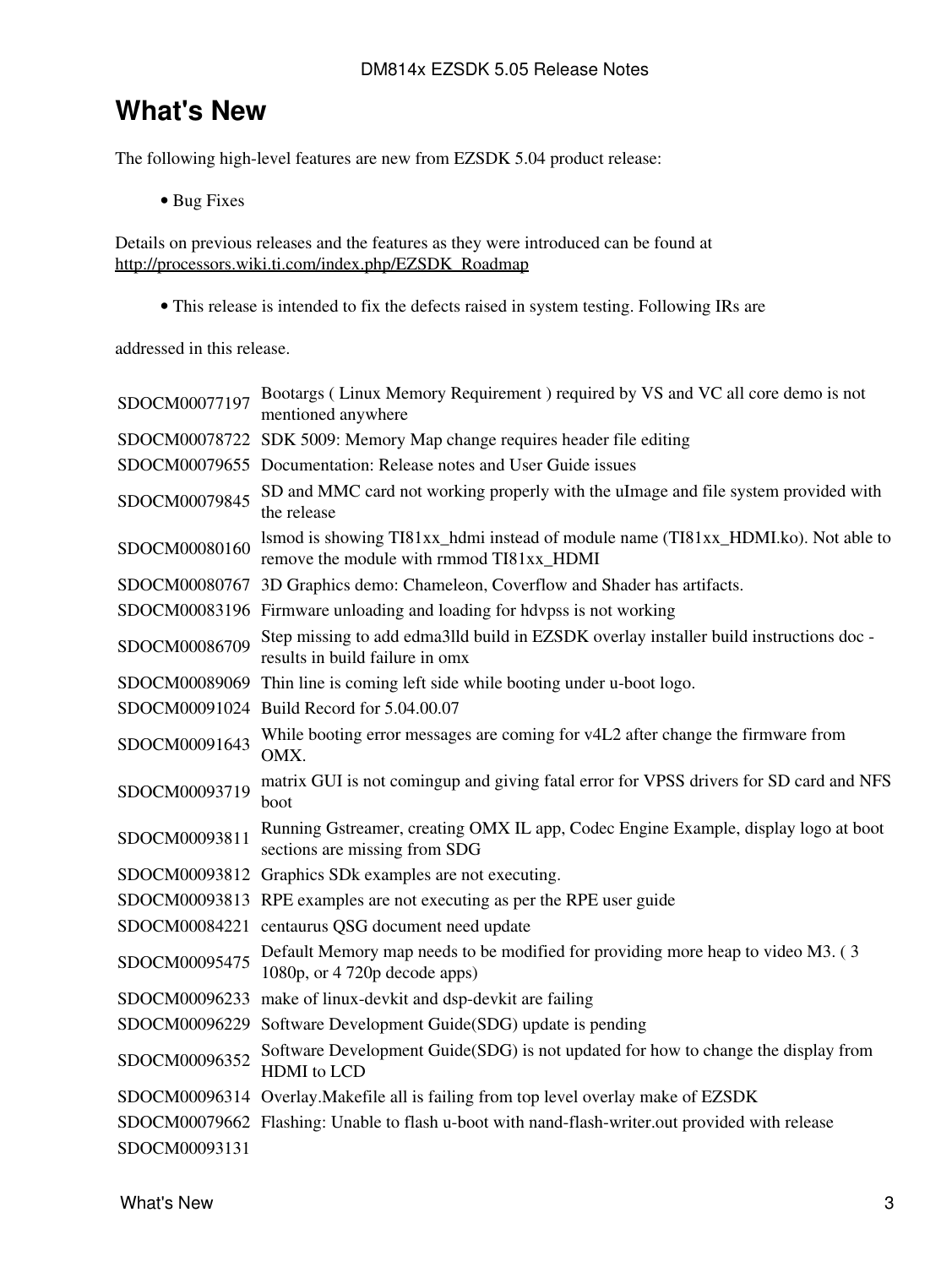DM814x EZSDK 5.05 Release Notes

Gstreamer playbin is not using TI MPEG2 decoder while decoding Linaro MPEG2 streams

## <span id="page-3-0"></span>**Installation and Usage**

The *Software Developer's Guide* contains information on how to start developing software on the DM814x EVM and is located in the *docs/* folder in the EZSDK along with other documentation.

### <span id="page-3-1"></span>**Host Support**

This release supports [Ubuntu 10.04 LTS 32-bit,](http://www.ubuntu.com) [Ubuntu 11.10 32 bit](http://www.ubuntu.com) and [Ubuntu 12.04 LTS 32-bit](http://www.ubuntu.com) as your development host.

## <span id="page-3-2"></span>**Dependencies**

The EZSDK requires the CodeSourcery toolchain, a link is provided on the EZSDK 5.05 Release Page or provided with a CD in your EVM kit.

### <span id="page-3-3"></span>**Device Support**

This EZSDK supports the DM814x EVM.

### <span id="page-3-4"></span>**Validation Information**

This release has been tested with ES 2.1 Silicon with EVM Base board Revision-B and an Expansion IO Card Revision-A having an LCD panel attached.

### <span id="page-3-5"></span>**Upgrade and Compatibility Information**

By default, this version of the SDK is designed to work out of the box with a Touchscreen LCD on an Expansion IO Card. If you do not have this card connected to the DM814x/AM387x EVM, then the SDK does support changing HDMI as the default display. Please run the following steps on the target

```
target # cd /usr/share/ti/ti-media-controller-utils
target # ./change_display hdmi
```
Now power cycle your board. Once the board comes up it will be setup to use HDMI by default. For more information please read the *Software Developer's Guide*.

### <span id="page-3-6"></span>**Changes to Uboot**

Uboot needs to be updated from the previous release as this SDK brings in new versions of the PSP U-Boot.

### <span id="page-3-7"></span>**Filesystem Upgrade**

It is recommended that the filesystem from this SDK release is used as it brings in the newer linux libraries, new kernel objects and updated demo applications.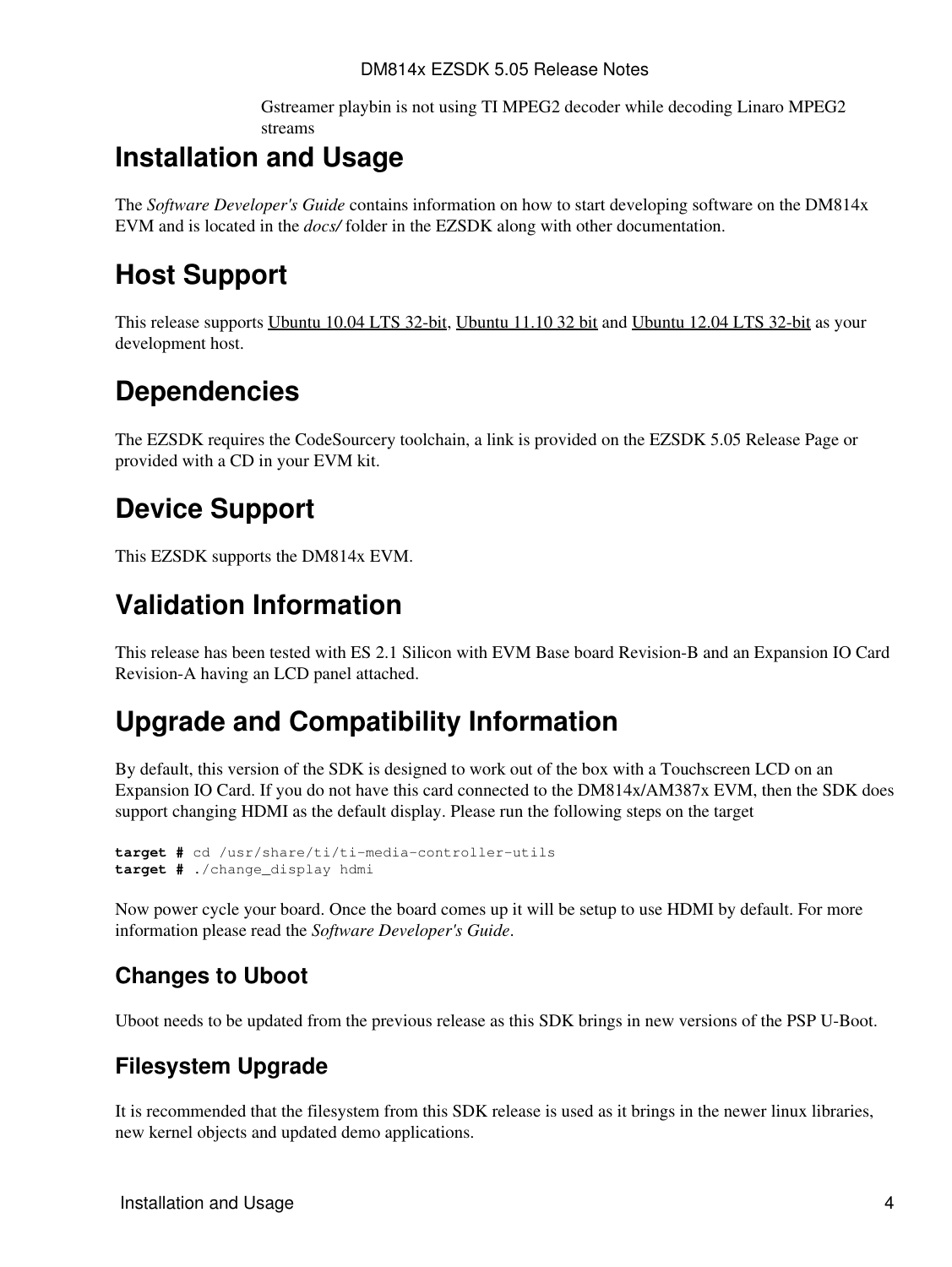### <span id="page-4-0"></span>**NAND Flash Changes**

- 1. The default ECC scheme used across Uboot, Kernel and File System is changed to 8-bit BCH ECC.
- 2. The release supports both 8 and 16 bit NAND flash. To use 8-bit NAND, set the CS0BW (buswidth) switch on the EVM to OFF state. To use 16-bit NAND, set the CS0BW (buswidth) switch on the EVM to ON state.

Please read the PSP Release notes for details on the NAND Flash changes. Note that you must to change CS0BW switch to ON state in order to access the NAND on the EVM.

**Note**: CS0BW switch is the 8th Pin on the EVM Boot Mode Switch.

### <span id="page-4-1"></span>**Known Issues and Limitations**

#### **Known Issues**

- 1. SDOCM00073168 SDK installer deletes the entire contents of the install folder when installation is cancelled (Cloned from DVSDK 4.0).
- 2. SDOCM00085969 Syslink Sample applications do not run out of the box. Workaround The BIOS dmtimer has to be reconfigured for 20MHz. The samples need to be rebuilt and run.
- 3. SDOCM00085970 Codec Engine Example applications do not run out of the box. Workaround -The BIOS dmtimer has to be reconfigured for 20MHz. The examples need to be rebuilt and run.
- 4. SDOCM00086122 QT Multi: Driver does not repaint all regions. As a result when using multiple graphics planes, only one will be refreshed. No Workaround exists.
- 5. SDOCM00087096 Unable to display on some TVs at 1080i. Workaround none exist.
- 6. SDOCM00091274 Build is failed for components\_linux and components\_dsp after moving the devkits.
- 7. SDOCM00092411 [GStreamer+MPEG2+MP3] For specific stream system hangs if played with audio pipeline.
- 8. SDOCM00092104 [GStreamer+MPEG2] Specific stream content does not play back to back (random hangs observed).
- 9. SDOCM00096411 md5sum not matching for dsp devkit component integrity check failed for EZSDK installation.
- 10. SDOCM00077294 [VC Demo] System hangs if SATA is unplugged and plugged back while VC all core demo is executing
- 11. SDOCM00078374 Ext3 filesystem is slow in performance
- 12. SDOCM00079405 system hang while running the 3D demo OGLESFilmTV
- 13. SDOCM00079603 DEI component port enable/disable not supported
- 14. SDOCM00081092 OMX component does not throw error if set the chroma format to 420SP for VFDC input and Scaler output.
- 15. SDOCM00081273 Error is coming while execution, if component moved from loaded to idle state with port disabled.
- 16. SDOCM00081275 IncorrectStateTransition is coming after idle->idle->loaded state transition when ports are disabled.
- 17. SDOCM00081278 Target hangs if port enables and disable multiple times in idle and exec state.
- 18. SDOCM00081654 Simultaneously running multiple applications having its own Shared region usecase is always crashing
- 19. SDOCM00082394 VENC OMX component crashes when src FQ is connected to a COMP with a larger nBufferCountActual than default for VENC
- 20. SDOCM00083407 Quality of encoded stream is not good (blocky) using Capture encode IL Client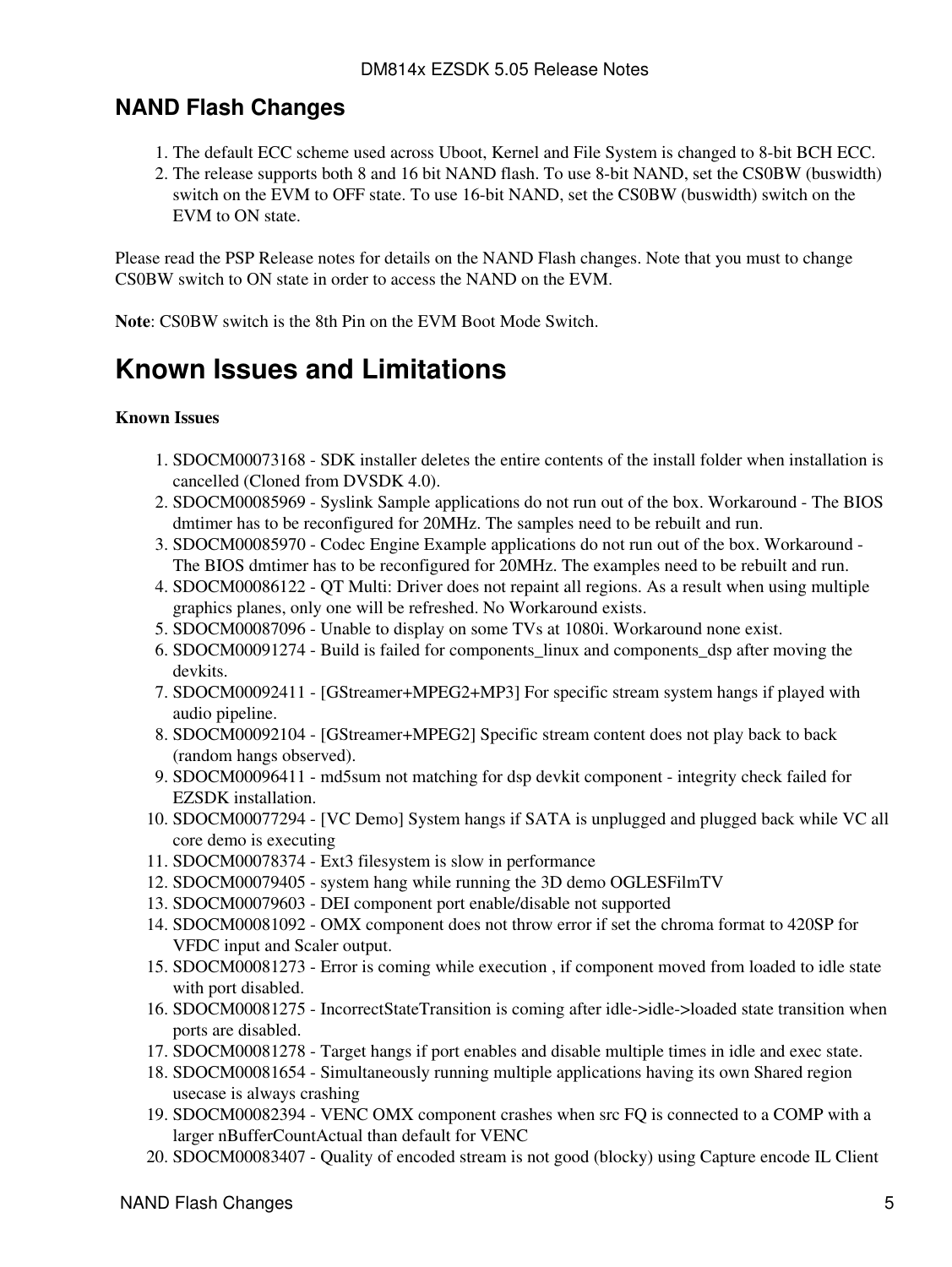- 21. SDOCM00083421 Teardown: Target hangs if component disabled port is enable in idle and exec state.
- 22. SDOCM00083422 Teardown: EVM hangs if Port enabled in Idle and Exec state for scalar component
- 23. SDOCM00083496 Target hangs after 502 iteration (8 hours) for (dual display encode decode) oms script.
- 24. SDOCM00083510 3D demos throws the message "SGX Hardware Recovery triggered" and quality is not good(inconsistant)
- 25. SDOCM00083928 [GST\_REL\_01\_00\_00] stream having only I-frame is not played and system hangs
- 26. SDOCM00084166 STRESS:Jerkiness observed for dual display scenario after 12 hours.
- 27. SDOCM00084264 OMX State Transitions: re-transition to 'exec' state hangs for loaded=>idle=>exec=>idle=>exec=>idle=>loaded' transit
- 28. SDOCM00084270 OMX\_ErrorBadParameter is coming if set the OMX\_IndexParamVideoAvc index values.
- 29. SDOCM00084748 Build errors after moving the devkits
- SDOCM00085349 [DEV\_GST\_00\_02\_00 Beta] [MP4+H264+AACLC] overnight loop playback 30. make system hang
- SDOCM00086208 Audio encode IL client for capture scenerio will not exit and also the captured 31. volume is very very low
- 32. SDOCM00087060 Mpeg2 Decode -> SC->Display, display is jerky (quality degradation).
- 33. SDOCM00087126 Stress test case: Audio decode dump will hang after ~15min while running 3D demo parallely
- SDOCM00091274 Build is failed for components\_linux and components\_dsp after moving the 34. devkits.
- 35. SDOCM00091307 STRESS:Jerkiness observed for H264 stream after 13 hours
- SDOCM00091338 Decode display IL client Crash while executing multiple times from SATA Hard 36. disk.
- 37. SDOCM00091722 Stability issue, If i/p capture cable is unplug and plug-in multiple time, Assertion is coming for next demo on DM8168 PG 1.1.
- SDOCM00091883 Thin Client HP SIGSEGV Error on repeated GST-OMX pipeline 38. startup/shutdown
- 39. SDOCM00092005 Customer Issue RGB24 Capture using V4L2 results in an overflow
- 40. SDOCM00092104 [GStreamer+MPEG2] Specific stream content does not play back to back (random hangs observed)
- 41. SDOCM00092115 [GStreamer+MPEG2+AC3] Some streams does not play till end of stream(exits after 1 or 2 frames)
- 42. SDOCM00092200 Gstreamer quality issue for a specific stream
- SDOCM00092411 [GStreamer+MPEG2+MP3] For specific customer stream system hangs if played 43. with audio pipeline
- 44. SDOCM00092520 Gstreamer playbin: JPEG video streams issues
- 45. SDOCM00092574 [AVI+H264+MP3] Not able to play some .avi files using playbin
- 46. SDOCM00092703 Gstreamer: H264 elementary streams are decoded and displayed at faster rate.
- 47. SDOCM00092714 Gstreamer: MP4 streams with resolution 2048x872 did not play
- 48. SDOCM00093394 Audio Decode IL client(MP3) not able to decode Mpeg1 layer1,2,3 files
- 49. SDOCM00093790 OMX application can not be debugged with gdb
- 50. SDOCM00094084 Cache enable on A8 on EZSDK (FQ)
- SDOCM00094353 diofq\_frameq\_create() enters infinite loop if memory not available rather than 51. returning error
- 52. SDOCM00095156 VFPC-TXSC does not handle buffer passing correctly if input and output are same size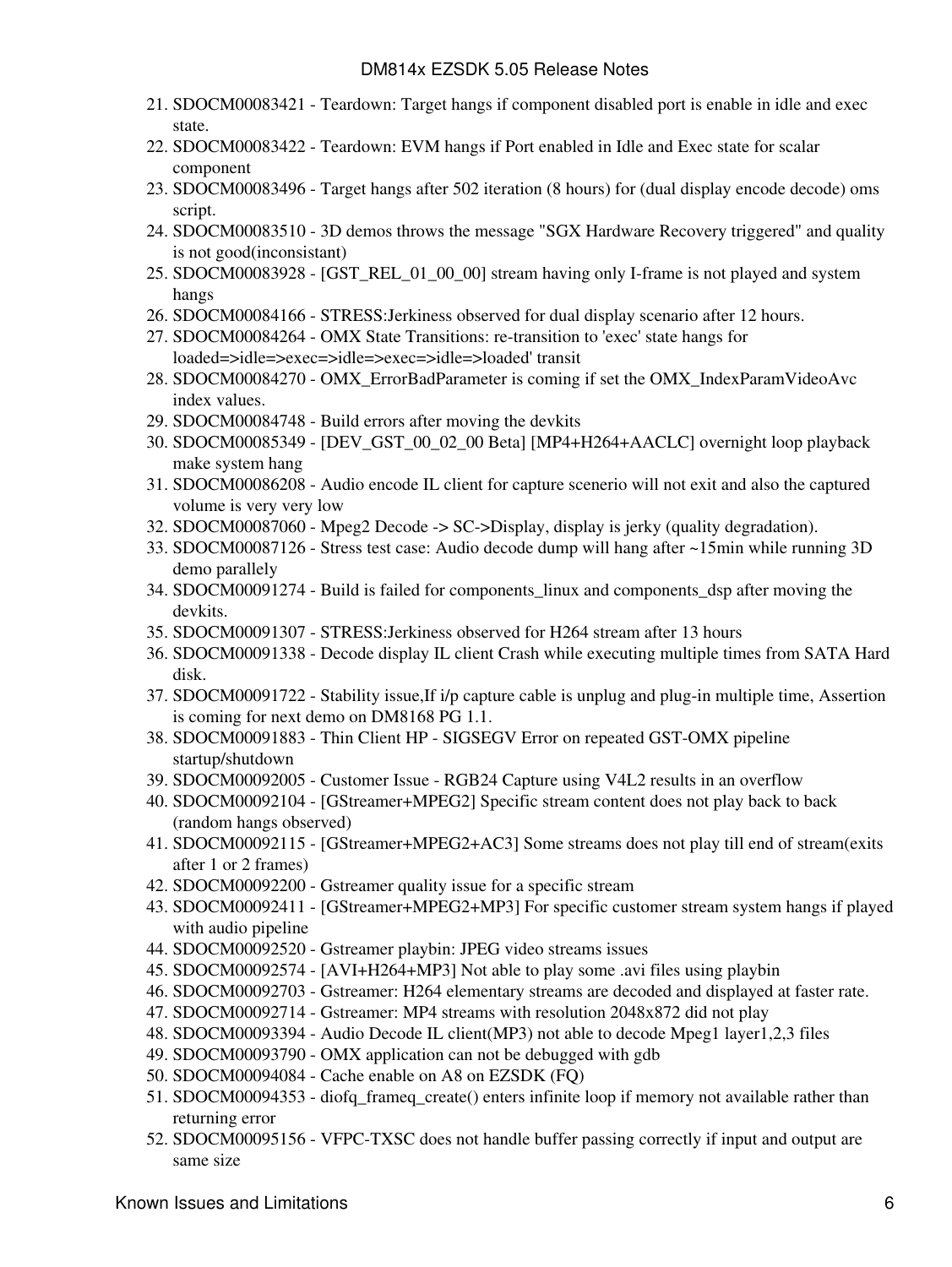#### DM814x EZSDK 5.05 Release Notes

- 53. SDOCM00095335 Memory leak of 128 bytes in configureUIALoggerClient
- 54. SDOCM00095949 MJPEG Parser is not available in SDK package, so MJPEG decode example does not decode mjpeg stream.
- 55. SDOCM00096009 DM8148 : Jerky video output with GStreamer and DEI for an interlaced stream
- 56. SDOCM00096174 snd\_pcm\_avail() returns a negative number of available words due to non-sequential value read by edma\_get\_position()
- 57. SDOCM00096317 Component state transition fails when moved from idle to idle, execute to loaded and execute to execute with port enabled
- 58. SDOCM00096318 v4l2 capture example saLoopBack is failing
- 59. SDOCM00096344 Concurrency Execution between V4L2 example saMmapDisplay + video omx IL client application + audio omx IL client fails
- 60. SDOCM00096373 Over night Loading and unloading the modules (/etc/init.d/load-hd-firmware.sh stop/start) fails.
- 61. SDOCM00096459 syslink messageq examples fails after running in loop for 1 hour

#### **Limitations**

1. The EZSDK does not ship with a full Graphics SDK installation but only contains the Kernel sources, OpenGL libraries and header files. As a result it is not possible to build the OpenGL Demos from within the EZSDK. To get the full Graphics SDK which includes demos, you can download the latest version from

[http://software-dl.ti.com/dsps/dsps\\_public\\_sw/sdo\\_sb/targetcontent/gfxsdk/latest/index\\_FDS.html](http://software-dl.ti.com/dsps/dsps_public_sw/sdo_sb/targetcontent/gfxsdk/latest/index_FDS.html)

- 2. The Multimedia demo for Decode and Display on LCD is tuned for the LCD. If the target filesystem is booted in HDMI display mode and this demo is run then the display will not be shown correctly. This limitation is by design and this demo should be run only when the display is set to LCD mode.
- 3. This release has a degradation in the overall out of the box boot time of the EZSDK. Please see the Wiki topics on Fast Boot and Fast Boot Streaming on TI's Processor's wiki on more information on how to improve the boot time.

#### **Errata**

Additional Errata information is maintained on TI's Processor Wiki at [http://processors.wiki.ti.com/index.php/Category:EZSDK\\_Errata.](http://processors.wiki.ti.com/index.php/Category:EZSDK_Errata)

## <span id="page-6-0"></span>**Versioning**

This is an Alpha release (EZSDK 5\_05\_02\_00) for DM814x.

### <span id="page-6-1"></span>**Technical Support and Product Updates**

Latest up to the minute information and updates may be found on the [Texas Instruments Embedded](http://processors.wiki.ti.com/index.php/Main_Page) [Processors Wiki.](http://processors.wiki.ti.com/index.php/Main_Page)

The [Embedded Software Linux forum](http://e2e.ti.com/support/embedded/f/354.aspx) is a forum for discussing the Linux EZSDK development. New versions of the EZSDK are also announced here.

The **EZSDK** download page is a top level page for finding the latest **EZSDK** releases for all TI platforms.